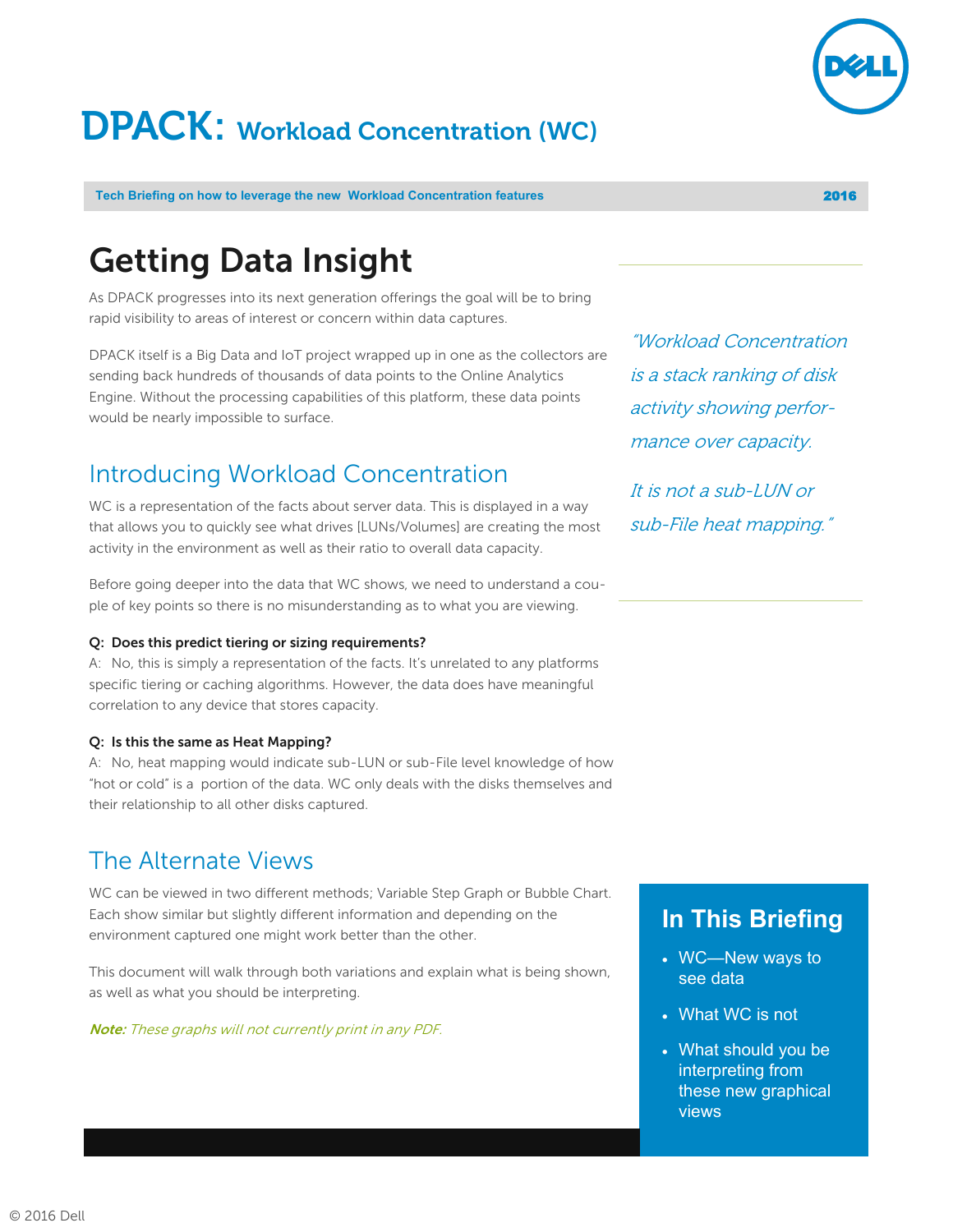## **WC: Variable Width Step Graph**

As DPACK collects the current environment it will understand the capacity and performance of each disk. In this document a disk will include any LUN, Volume, DataStore, or Internal Capacity that donates to the overall capacity figure determined by DPACK in the project summary.

WC is simply a plotting of the relationship of those disk's performance (IOPS) over capacity. With the Variable Width Step Graph, each disk is first sorted by it's 95th percent IOPS number from highest to lowest. Each of those disks are then plotted in a graph, much like the sample below, with the highest performing disks on the far left and the lowest performing disks on the far right.

Therefore, the height of each "Step" is representing the amount of IOPS in relation to all other steps.

Used Capacity of that disk is represented by the width of the step. The wider the step, the larger in capacity the disk.

The horizontal axis demonstrates all capacity from the environment. There is an arbitrary 20% capacity line drawn in the graph for the purpose of creating a calculation of what amount of IOPS fall into what amount of capacity.



**A Workload Concentration Example that shows a very high percentage of IOPS coming from less than 20% of overall capacity**

### WC's Relationship to Tiering Value

Although WC is in no way a measure of how to size a tier in storage, WC is a great predictor of if the environment as a candidate for storage teiring in general. The graph shows a propensity model that demonstrates how hot certain disks are in relation to the rest of the environment.

The higher the concentration of IOPS from a smaller portion of data capacity, the more suited the environment is to data tiering. Likewise, the flatter or more evenly distributed this graph, the more suited the environment would be towards a monolithic or single tier design as performance is evenly distributed throughout capacity.

Since this graph has no knowledge of Sub-LUN level data tiering algorithms that would tier the LUN over multiple disk types, one could assume that a highly concentrated environment would be even further optimized by this technology. One could also make the argument that even flat graphs could benefit from Sub-LUN level tiering or caching algorithms.

### Why Does this Graph Work

Most applications will have disk layouts designed to accommodate the specific workload by the administrator. For example, many higher IOPS disks are associated with a database or log files which might require much smaller capacity than other workloads that have much lower IO to capacity ratios, such as a File Server.

This view will give you a visual of how the application owners have provisioned storage in relationship to workloads.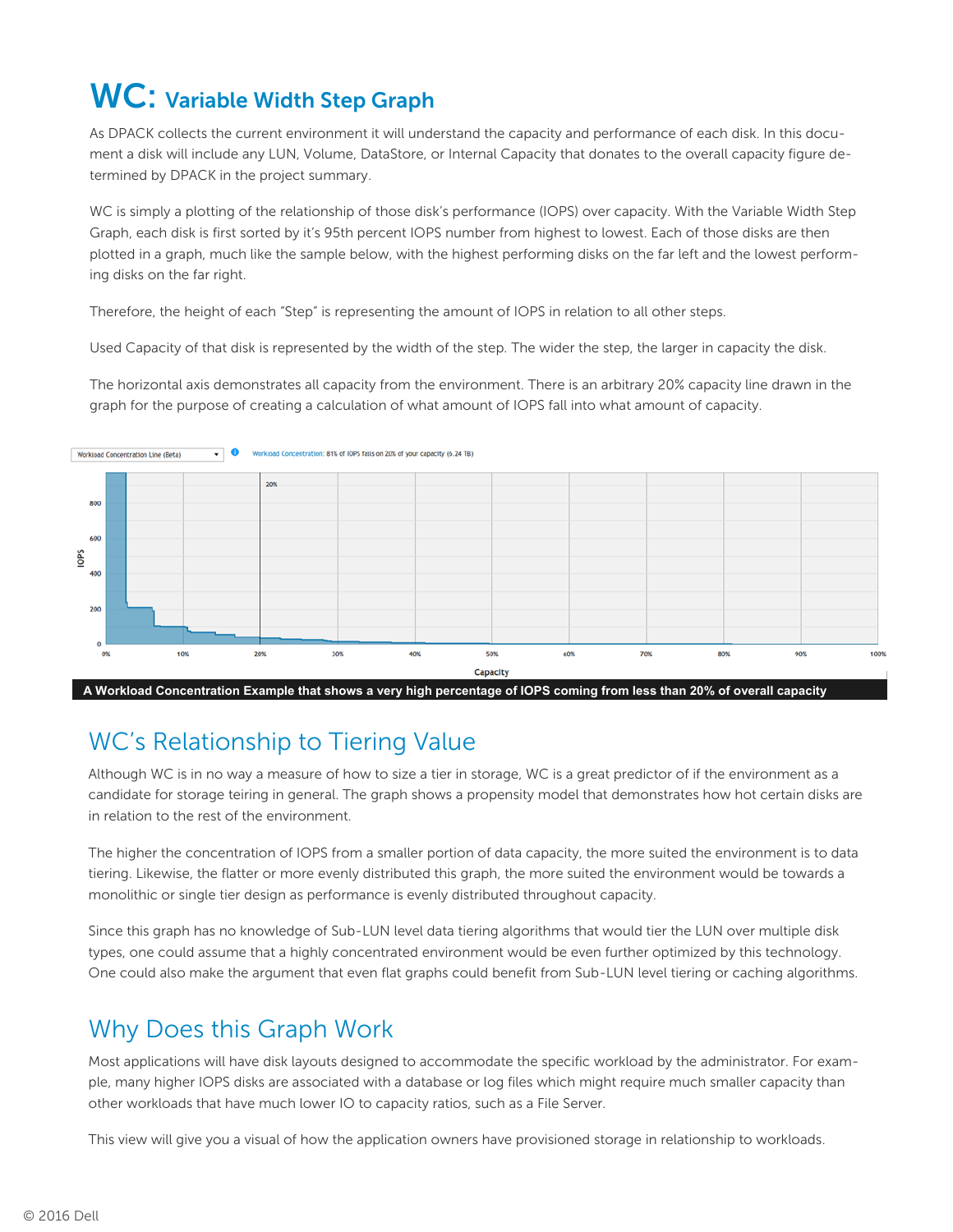## **WC: Bubble Graph**

The WC bubble graph might be more appropriately named the "Workload Characterization" graph, due to it representing more than just performance over capacity. The Bubble graph shares the same data represented in the Variable Width Step Graph, but leverages a Bubble chart which can show a 4th attribute. In this case that attribute is *Quality of Service* or simply the average latency of the disk's IOPS.

The WC Bubble Graph is simply a plotting of the relationship of all disk's performance (IOPS) over capacity and their propensity to be a problem factor in the environment. Each disk is first sorted by it's 95th percent IOPS number from highest to lowest. Each of those disks are then plotted in a graph, much like the sample below, with the highest performing disks in the far upper left and the lowest performing disks in the far bottom right.

Therefore, the height of each bubble is representing the amount of IOPS in relation to all other bubbles.

Capacity of that disk is represented by the size of the bubble. The larger the bubble the higher in capacity the disk.

The horizontal axis demonstrates all capacity from the environment.

The additional attribute of Quality of Service is introduced by the color indicator assigned to each bubble. Green is a healthy average latency, yellow represents a potential area of concern, and red indicates a disk that potentially needs to be inspected. By no means are these colors a predictor of a problem. They are just a visual indicator of the facts.





### Researching a Potential Problem

Both the Step Graph and the Bubble Chart will become more insightful when the project has a higher number of disks.

The WC Bubble chart can be particularly problematic if the environment has over a hundred disks or has little variation in the performance of each bubble. As seen in the example above, when there are many similar performing bubbles the graph can produce a "snake" like effect which makes it hard to isolate a bubble. To gain visibility to dense regions of bubbles the chart can be zoomed with the graph controls below the chart.

Each bubble can be "hovered over" to see the disk name, performance, capacity, and the server that owns the disk. The bubbles are also interactive. If you click on any bubble the left hand tree navigation will automatically expand and locate the position of the disk in the tree menu. Once the disk of interest has been located you can use the other available graph data to investigate other performance attributes.

Bubbles marked with a gray color represent a disk that does less than 100 IOPS in either reads or writes. Low IO disks can skew latency averages and these disks can be ignored. You can read more on the DPACK support site: <https://dpacksupport.dell.com/entries/78846377>